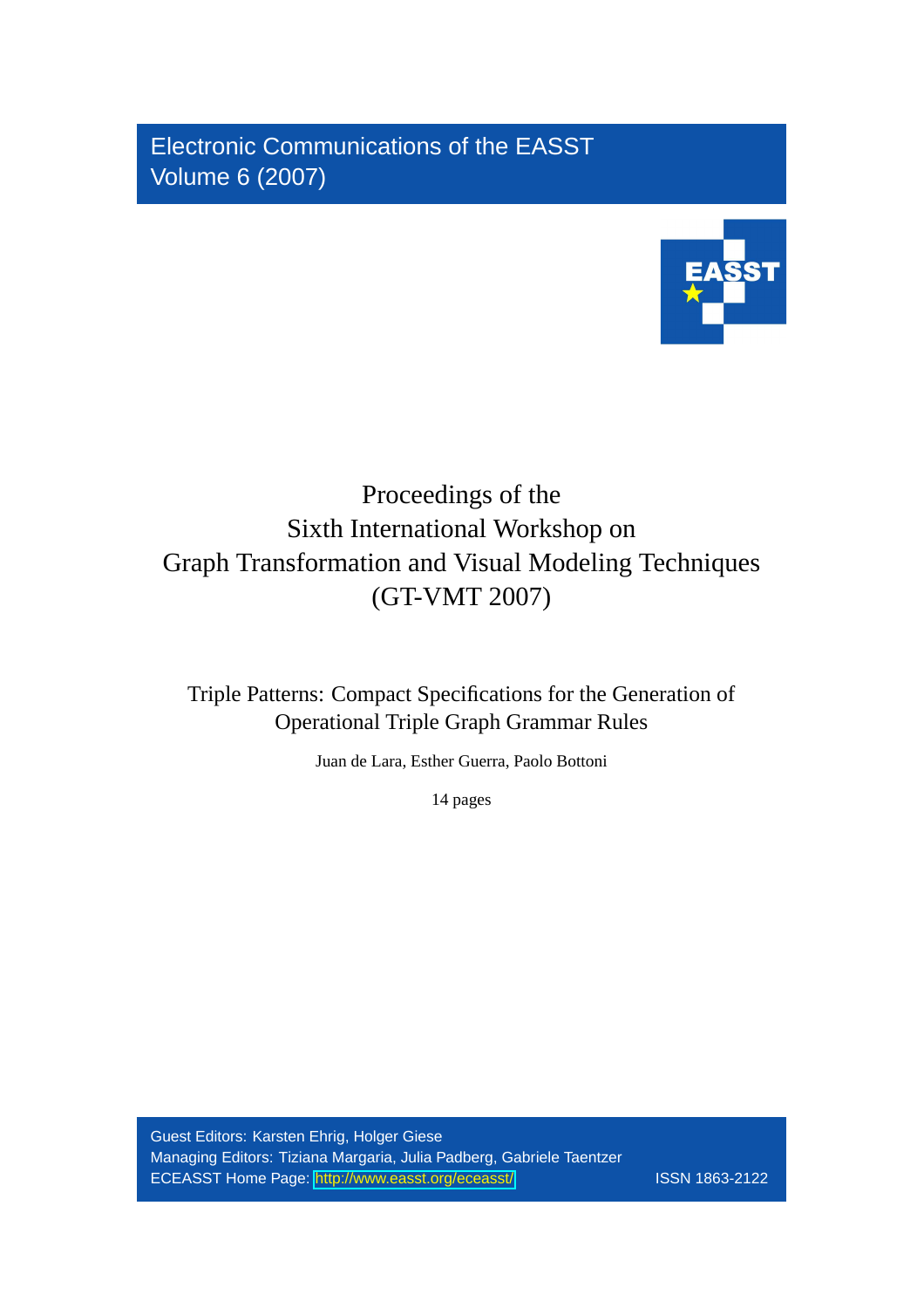

# **Triple Patterns: Compact Specifications for the Generation of Operational Triple Graph Grammar Rules**

 $\bf{Juan~de~Lara^1,~Esther~Guerra^2,~Paolo~Bottomi^3}$ 

<sup>1</sup> [jdelara@uam.es](mailto:jdelara@uam.es) Escuela Politécnica Superior Universidad Autónoma de Madrid (Spain) 2 [eguerra@inf.uc3m.es](mailto:eguerra@inf.uc3m.es) Dep. Ingeniería Informática Universidad Carlos III de Madrid (Spain) <sup>3</sup> [bottoni@di.uniroma1.it](mailto:bottoni@di.uniroma1.it) Dip. Informatica Universita di Roma La Sapienza (Italy) `

**Abstract:** Triple Graph Grammars (TGGs) allow the specification of high-level rules modelling the synchronized creation of elements in two graphs related through a correspondence graph. Low-level *operational* rules are then derived to manipulate concrete graphs. However, TGG rules may become unnecessarily verbose when elements have to be replicated from one graph to the other, and their actual derivation cannot exploit the presence of reoccurring patterns. Moreover they do not take advantage from situations in which a normal creation grammar for one of the graphs exists, from which TGG operational rules can be derived to build the other graph.

We present an approach to generating TGG operational rules from normal ones, reducing the information needed to derive them, through the definition of *Triple Patterns*, a high-level, compact, declarative, and visual notation for the description of admissible structures in a triple graph. Patterns can be expressed with respect to classes defined in a meta-model, and instantiated with derived classes at the model level, thus exploiting the inheritance hierarchies. The application of the generated rules results into the (synchronized or batch) creation of the structures specified in the patterns. We illustrate these concepts by showing their application to the synchronized incremental construction of visual models and of their semantics.

**Keywords:** Graph Transformation, Triple Graph Grammars, Visual Languages.

# **1 Introduction**

Model transformation is becoming increasingly popular with the advent of model-driven development technologies, such as MDA [\[MSUW04\]](#page-14-0), where model-to-model transformation plays a central role. In such transformations, an input model *M<sup>A</sup>* conforming to a meta-model *MM<sup>A</sup>* is transformed into an output model *M<sup>B</sup>* conforming to a (possibly different) meta-model *MMB*. Several scenarios are of interest here. For example, in a syntax directed visual modelling tool with separate models for concrete syntax and for semantic interpretation (which contains the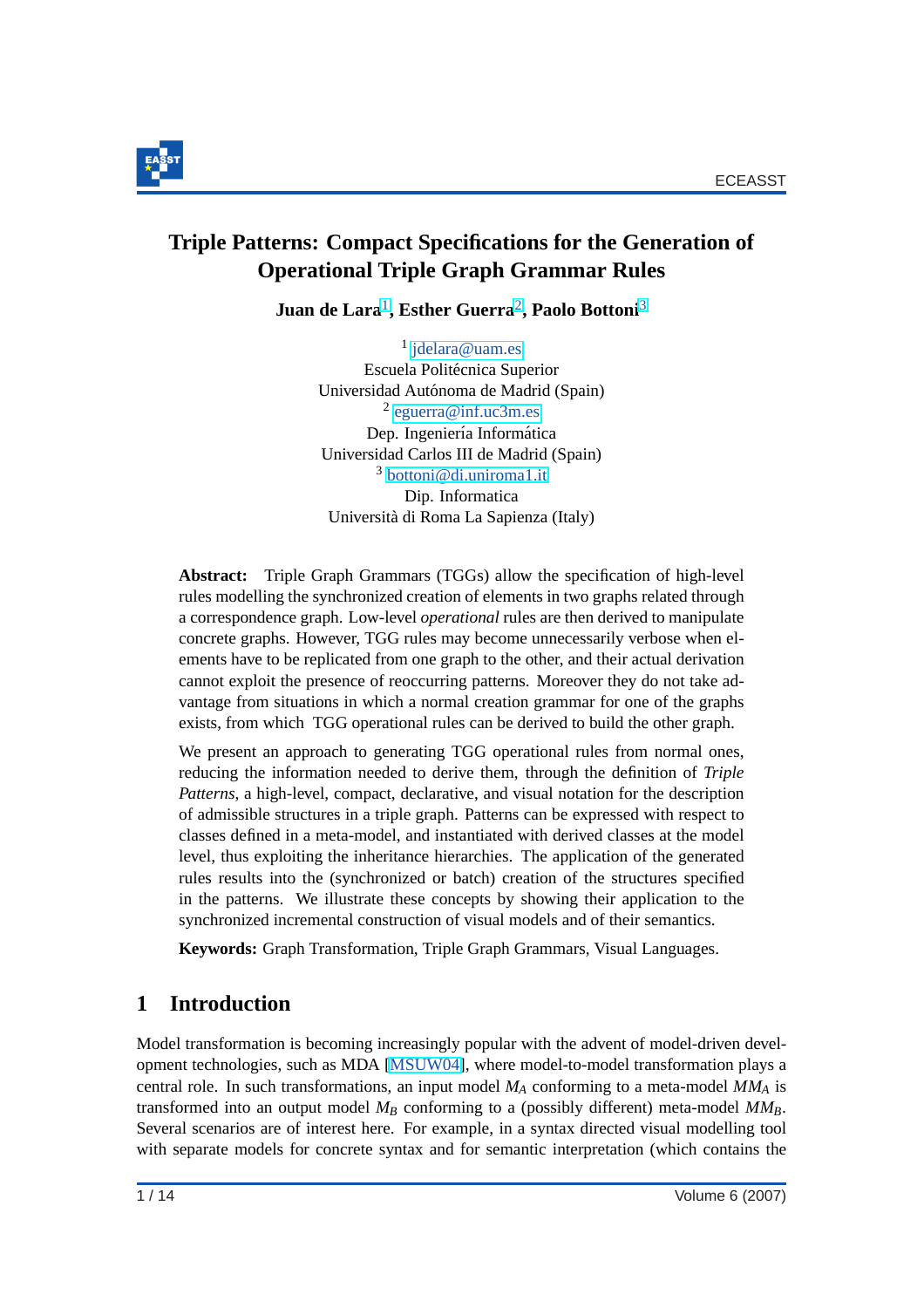

<span id="page-2-0"></span>relevant semantic roles, see  $(BDD<sup>+</sup>04$ ), one would like to model the synchronized evolution of both models (although a batch update of the semantic model could also make sense). For tool integration applications, a (bi-)directional – batch or incremental – transformation is desirable [\[Sch94\]](#page-14-0). Finally, one could be interested in checking the consistency of two given models.

Triple Graph Grammars (TGGs) [\[Sch94\]](#page-14-0) were proposed by Schürr as a means to model the transformation of two graphs (source and target) related through a correspondence graph (whose nodes have morphisms to elements in the other two graphs). The main idea is to model the synchronized evolution of the two graphs, as well as the correspondence graph relating both, by means of triple rules. From these *creation* triple rules, algorithms were given to produce *operational* rules to perform a translation in either direction (from source to target or vice versa), to create the correspondence graph given two already existing source and target graphs, or to check the validity of the correspondence graph.

In the aforementioned scenario of a syntax directed visual modelling tool, the use of TGGs may be too cumbersome. In these environments, one models by means of rules the possible user editing actions. This brings advantages in cases when one has to model complex editing actions, where many elements are created in the concrete syntax, but requires the designer to define complex TGG creation rules as well. It is however possible to identify patterns for such situations, whereby certain elements in the concrete syntax always play the same role in the semantic model. Therefore, we propose an approach in which the designer has to provide the creation grammar for the concrete syntax only, and some triple patterns specifying admissible relations between concrete syntax elements and semantic roles. We have defined a collection of algorithms which exploit these patterns to produce sets of TGG operational rules that either do a batch translation from concrete syntax to the semantic model, or produce the synchronized evolution of both. This reduces the amount of information that the designer has to input, since many triple patterns can be "applied" to a normal graph transformation rule.

The approach we present is suitable for integration in meta-modelling environments, as the algorithms explicitly take into account the inheritance hierarchies of the meta-models. Although the presented examples are taken from the Visual Languages area, these ideas are readily applicable to general model-to-model transformations.

**Paper Organization**. Section 2 introduces TGGs, and some of the extensions we have provided to the underlying graph model [\[GL07\]](#page-14-0). Section [3](#page-4-0) presents *triple patterns* and the algorithms for generating operational triple rules. In Section [4,](#page-9-0) we take into account the inheritance hierarchy of the meta-model, presenting the concept of *abstract triple patterns*. Section [5](#page-11-0) compares with related research, and Section [6](#page-12-0) discusses conclusions and future work.

### **2 Triple Graph Grammars**

*Triple graphs* are made of three graphs: source, target and correspondence ones. Correspondence graph nodes are used to relate elements in source and target graphs. Triple graphs are depicted as  $p: p_{src} \xleftarrow{ps} p_{corr} \xrightarrow{pt} p_{tar}$ , where *ps* and *pt* are morphisms from the nodes in graph  $p_{corr}$  to nodes in the source and target graphs. The structure of each graph  $p_X$  (for  $X \in \{src, corr, tar\}$ ) is given by  $p_X = (V_X, E_X, src_X : E_X \to V_X, tar_X : E_X \to V_X)$ , where  $V_X$  is the set of vertices,  $E_X$ is the set of edges, and *src<sup>X</sup>* and *tar<sup>X</sup>* are functions defining the source and target nodes of every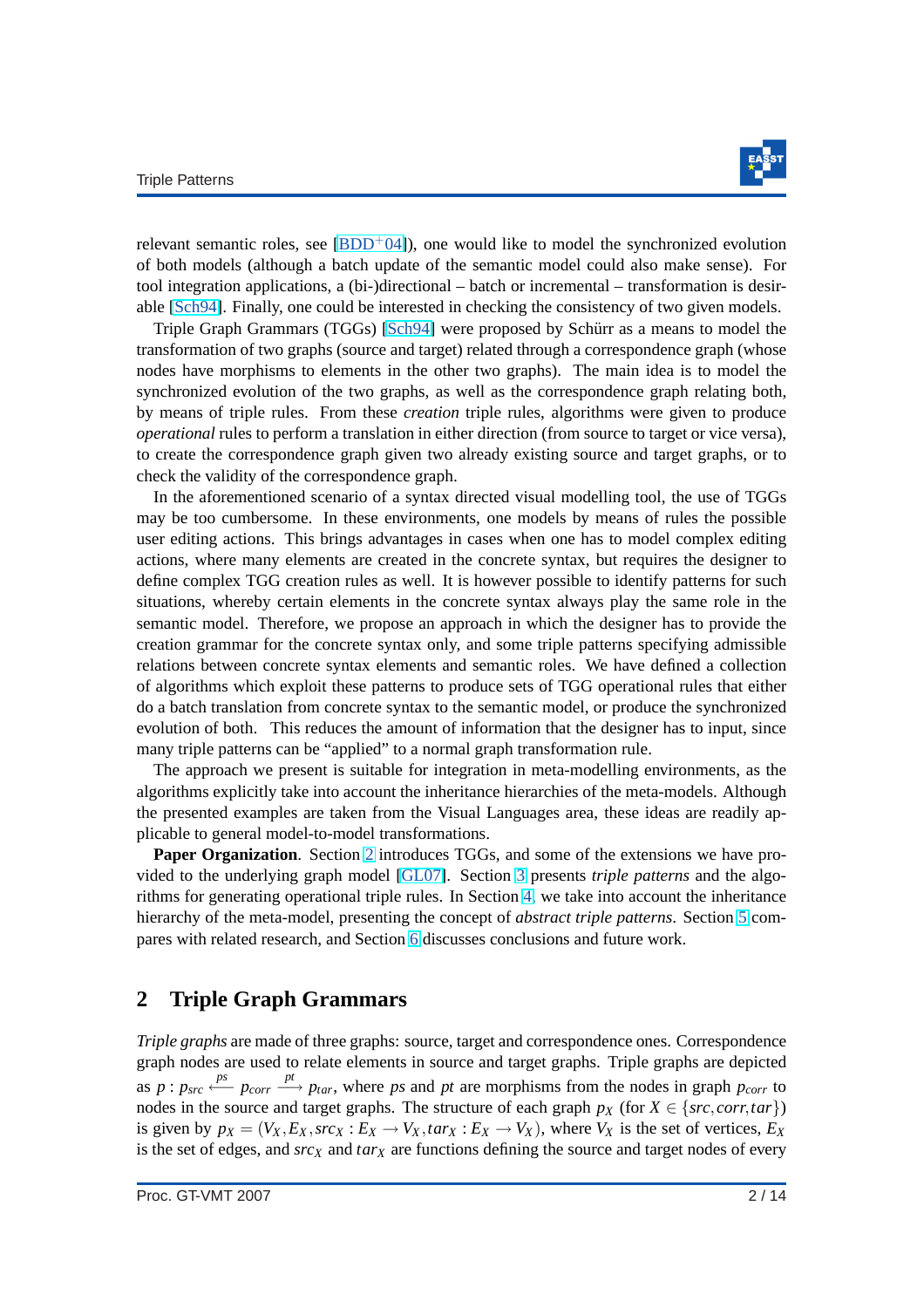<span id="page-3-0"></span>

edge  $e \in E_X$ . Labels for nodes and edges can also be given.

In [\[GL07\]](#page-14-0), we extended the underlying triple graph structure originally proposed in [\[Sch94\]](#page-14-0) with attributes for nodes and edges, and a typing by a type triple graph (or meta-model triple) which may contain inheritance relations between nodes or edges. Moreover, we made the relation between the source and target graphs more flexible, by allowing *partial* morphisms from nodes in the correspondence graph to nodes and edges in the other two graphs.

Figure 1(a) shows an example meta-model triple taken from the area of visual modelling languages. The lower part (source graph) contains a simplified meta-model with the base classes for the concrete syntax of a visual language [\[BG04\]](#page-13-0). Briefly, in a diagrammatic language, significant *spatial relations* exist among *identifiable elements*. The latter are recognizable entities in the language, to which a semantic role can be associated, and which are univocally materialized by means of a complex graphic element. Each such element is composed in turn of simpler graphic elements, each possessing one or more attach zones, which define its availability to participating in different spatial relations, such as containment or touching.



Figure 1: (a) Meta-Model Triple for the Syntax and Semantics of Visual Languages (b) Specialized Meta-Model for Petri Nets.

The upper part (target graph) contains a meta-model that describes the possible abstract roles for a transition-based (i.e. token-holder) semantics (i.e. semantics in the style of Petri nets, UML 2.0 activity diagrams and automata). The correspondence graph assigns semantic roles to syntactic elements. When a meta-model for a new visual language is defined, the newly defined concrete syntax concepts inherit from the classes in the syntax meta-model. If the language has a transition-based semantics, then the designer can create concrete roles by subclassing the classes in the semantics meta-model. Thus, predefined, customizable model transformation libraries implementing the operational semantics can be reused for the new language. Figure 1(b) shows the definition of the syntactic and semantic roles for Petri nets (we have omitted arc weights for simplicity of presentation). The significant spatial relations are refined (by means of a creation graph grammar, with some rules shown in Figures [2\(](#page-4-0)a) and [3\)](#page-5-0) to be the *Touches* relation between instances of *ArcPT* (*ArcTP*) and a source *Place* (*Transition*) or a target *Transition* (*Place*), and the *Contains* relation, between instances of *Place* and *Token*. Note that a *Place* can play both the role of an *Entity*, in relation to the arcs which refer to it, and that of a *Container*, in relation to the *Tokens* it holds.

TGG rules model the transformation of triple graphs. In [\[GL07\]](#page-14-0) we adapted TGG rules to the Double Pushout approach (DPO) [\[EEPT06\]](#page-13-0), in which rules are modelled using three com-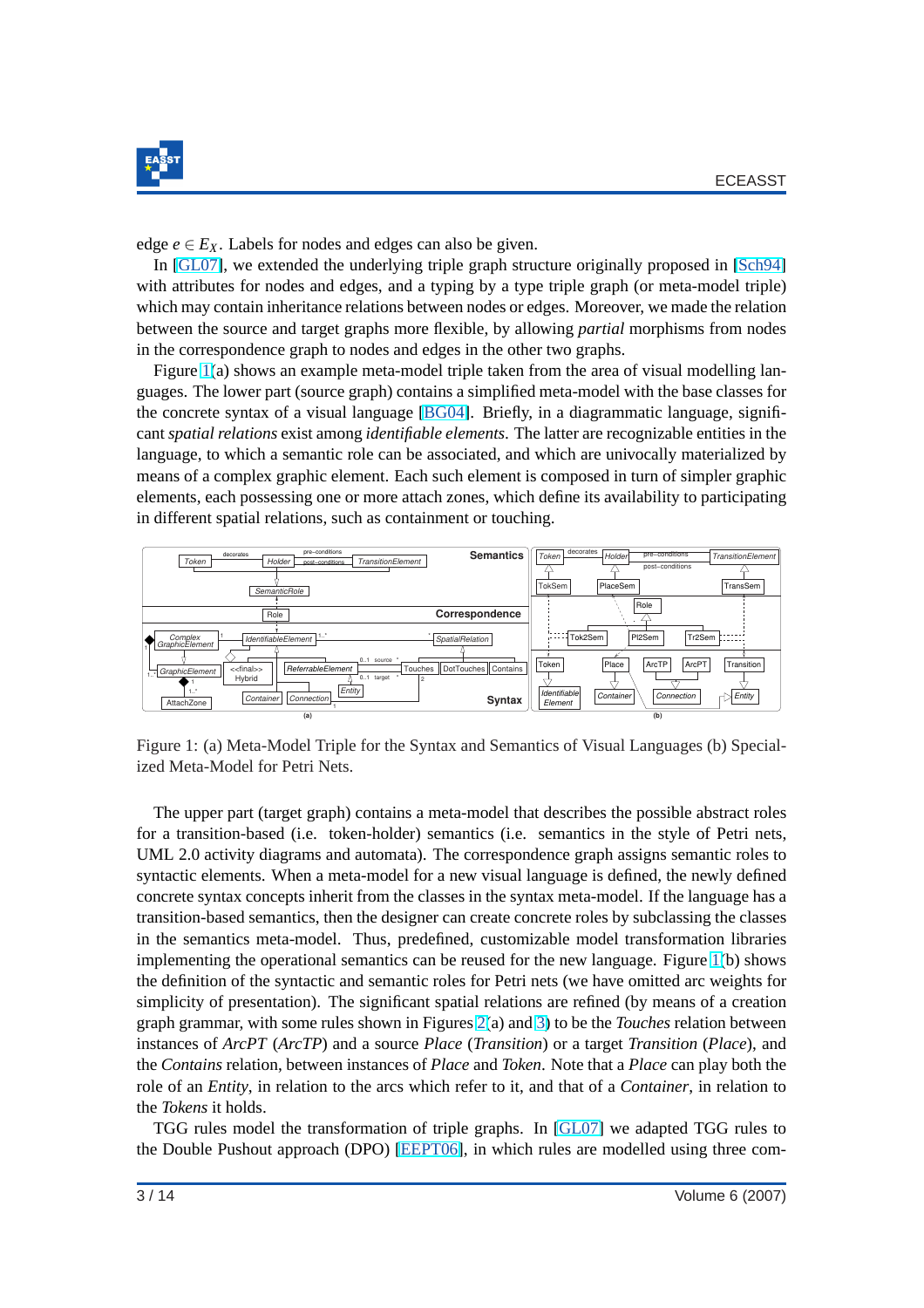

<span id="page-4-0"></span>ponents, *L*, *K* and *R*, where: *L* (the left hand side, LHS) contains the elements to be found in the host graph where the rule is applied; *K* contains the elements preserved by the rule application; and *R* (the right hand side, RHS) contains the elements that should replace the part identified by *L* in the host graph. The DPO approach has been lifted to work with any (weak) adhesive HLR category [\[EEPT06\]](#page-13-0) (such as those for graphs, Petri nets, etc.). In [\[GL07\]](#page-14-0) we showed that the category **TriAGraphTriATG** of attributed typed triple graphs (short triple graphs) and morphisms is an adhesive HLR category. Therefore, in our case, *L*, *K* and *R* are triple graphs.



Figure 2: (a) Rule Modelling an Editing Action. (b) Triple Rule Modelling the Synchronized Creation of Semantic Roles.

The motivation for this work is the following. Given a normal graph grammar modelling the possible editing actions in a modelling environment (i.e. working in the concrete syntax only), how can we obtain triple rules that update or build synchronously the semantic model? As an example, Figure 2(a) shows a rule modelling a complex editing action by which, given an existing transition, two places are created, connected with arcs from the transition to the places, and a token is inserted into one of the places. Figure 2(b) illustrates the desired corresponding triple rule that synchronously creates the semantic elements together with the syntactic ones, designating the created places as post-conditions for the transition. We could build by hand a TGG rule for each single syntax editing rule. However, this task is repetitive, as elements in the concrete syntax are related in the same way to elements in the semantic model (as specified in the meta-model triple), i.e. a reoccurring pattern can be identified in the triple rules.

### **3 Triple Patterns**

In this section we present the concept of *Triple Pattern*, together with an algorithm that, given a rule (like the one in Figure 2(a)) and a set of patterns, generates an operational TGG rule (like the one in Figure 2(b)). For simplicity of presentation, we assume the simple graph structure mentioned in the first paragraph of Section [2](#page-2-0) (i.e. untyped graphs, with nodes in the correspondence graph having two morphisms: one to a node in the target and one to a node in the source graph, like in [\[Sch94\]](#page-14-0)). The adaptation of the algorithm to more complex graph models is straightforward. Assuming that the input rule acts on the source graph only, the algorithm generates a TGG rule that synchronously creates the necessary elements in the target graph. Symmetrically, the input rule could act on the target graph, and the generated TGG rule would complete the source graph. Moreover, as in [\[Sch94\]](#page-14-0), it is also easy to generate slightly different TGG rules: batch rules (i.e. rules assuming that the source elements are already created, and which then create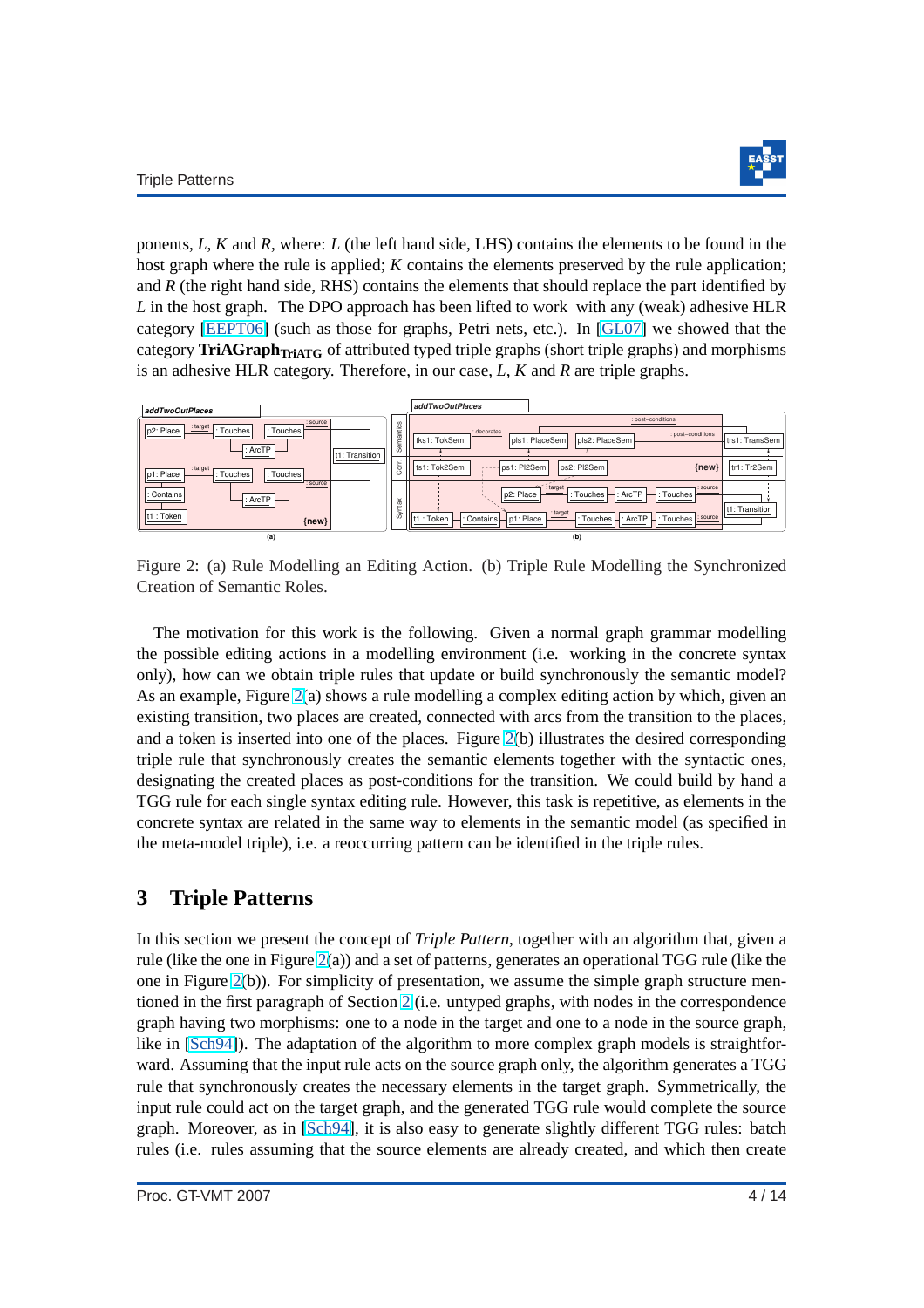<span id="page-5-0"></span>

the target graph elements), rules for creating the correspondence graph, assuming that the source and target graphs are created, and rules for checking the validity of the correspondence graph.

A triple pattern  $p : p_{src} \xleftarrow{ps} p_{corr} \xrightarrow{pt} p_{tar}$  is a triple graph conformant to a meta-model triple. Formally, given a triple pattern *p* and a triple graph *G*, we say that *G* satisfies *p* (written  $G \models p$ ) if an injective triple graph morphism  $m : p \rightarrow G$  exists.

**Example.** We first start by giving an intuition of the algorithm through an example. In this paper, we use triple patterns in order to specify in a visual, high level, acausal notation the kind of configurations we want to find in our semantic models when certain syntactic configurations are met (or the other way round). Thus, our triple patterns are triple graphs conforming to the meta-model of Figure [1.](#page-3-0) Figure 3 shows a triple pattern depicting the needed structure in the syntactic model for a holder to have a token in the semantic model. In this case, a *Place* in the syntactic model has an associated *PlaceSem* role (a subclass of *Holder*) in the semantic model. Similarly, a *Token* in the syntactic model has a *TokSem* role in the semantic model (a subclass of class *Token* of the semantic meta-model). In the semantic model, a token *decorates* a holder, while at the syntactic level the place *contains* the token.



Figure 3: Applying a Pattern to a Rule.

Figure 3 also shows a syntactic editing rule ("addToken") modelling the creation of a token inside a place in the syntactic model. The objective of the algorithm ("Apply") is to obtain the triple rule shown in the figure, where information about the actions to be done at the semantic level has been incorporated, together with the mapping between the syntactic and semantic models. Roughly, we first try to find a match from the pattern to the rule's RHS. Then we glue the pattern and the RHS of the syntactic rule through the matching, to obtain the triple rule's RHS. Finally, we construct the triple rule's LHS by taking the elements in the correspondence and semantic graphs (of the RHS) which are related to elements which were already present in the syntactic rule's LHS.

The following algorithm describes the application of a set of patterns to a non-deleting normal rule, resulting in one triple rule. Later, we show how the algorithm can be easily modified for its application to deleting (and non-creating) rules.

Apply(P: SetOfTriplePatterns, rl: Rule): TripleRule Let  $P = \{p^i\}_{i \in I}$  be a set of triple patterns of the form  $p^i : p^i_{src}$ *psi* ←− *p i corr*  $\frac{pt^i}{\longrightarrow} p_{tar}^i$  and *rl* a nondeleting normal rule  $rl: L \stackrel{l}{\longleftarrow} K \stackrel{r}{\longrightarrow} R$  with  $L = K$ , and which therefore can be written as  $r \cdot l : L \stackrel{r}{\rightarrow} R$ . The application of *P* to rule *rl* results in a triple rule *rl'* as follows: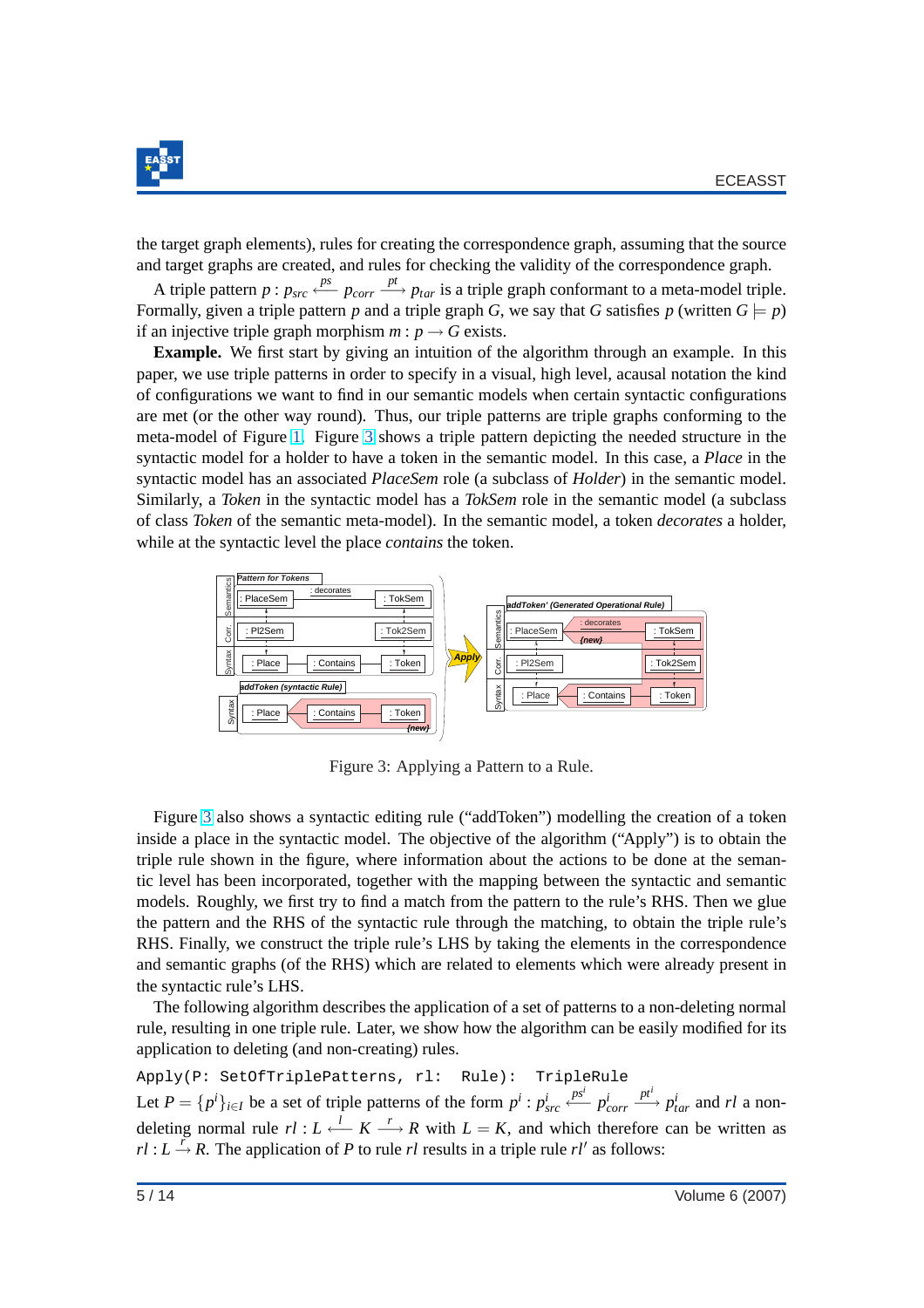

<span id="page-6-0"></span>1. Initialize the triple rule  $rl'$ , copying rule  $rl$  in the source part of  $rl'$ . The resulting triple rule is written as  $rl' : L_{rl'} \stackrel{r'}{\rightarrow} R_{rl'}$ , where  $r'$  is a triple graph morphism (see Figure 4).

$$
L_{tar} = 0 \xrightarrow{r'_{tar} = 0} R_{tar} = 0
$$
  
\n
$$
r l' = L_{corr} = 0 \xrightarrow{r'_{corr} = 0} R_{corr} = 0
$$
  
\n
$$
L_{str} = L \xrightarrow{r'_{src} = r} R_{src} = R
$$

Figure 4: Initialization of Triple Rule rl'.

- 2.  $\forall p^i : p^i_{src}$ *psi* ←− *p i corr*  $\stackrel{pt^i}{\longrightarrow} p_{tar}^i \in P$ 
	- (a)  $\forall p_{src}^i$  $\stackrel{m_j^i}{\rightarrow} R_{src}$ , with  $m_j^i$  an injective match from the source part of  $p^i$  (i.e.  $p_{src}^i$ ) to the source part of  $R_{rl}$ <sup> $\prime$ </sup> (i.e.  $R_{src}$ ):
		- i. **if** ∃ $p_{src}^i$  $\stackrel{m_j^i}{\rightarrow}$  *L*<sub>src</sub> with  $m_j^i = r_{src}^i \circ m_j'^i$  then do nothing (as no elements in the source part of the rule have been newly created for this match) **else**
		- ii. ∀ $O$  :  $(O_{src} = p_{src}^i) \xleftarrow{os} O_{corr} \xrightarrow{ot} O_{tar}$  such that the diagram of Figure 5(a) commutes, and that  $\exists O'_x \mid O_x \subset O'_x \subseteq p_x^i$ ,  $x \in \{corr, tar\}$ :



Figure 5: (a) Glueing  $p^i$  with the Right Hand Side of  $rl'$ . (b) Building the Pushout.

A. replace  $R_{rl'}$ :  $R_{src} \xleftarrow{rs} R_{corr} \xrightarrow{rt} R_{tar}$  with the pushout object of the previ-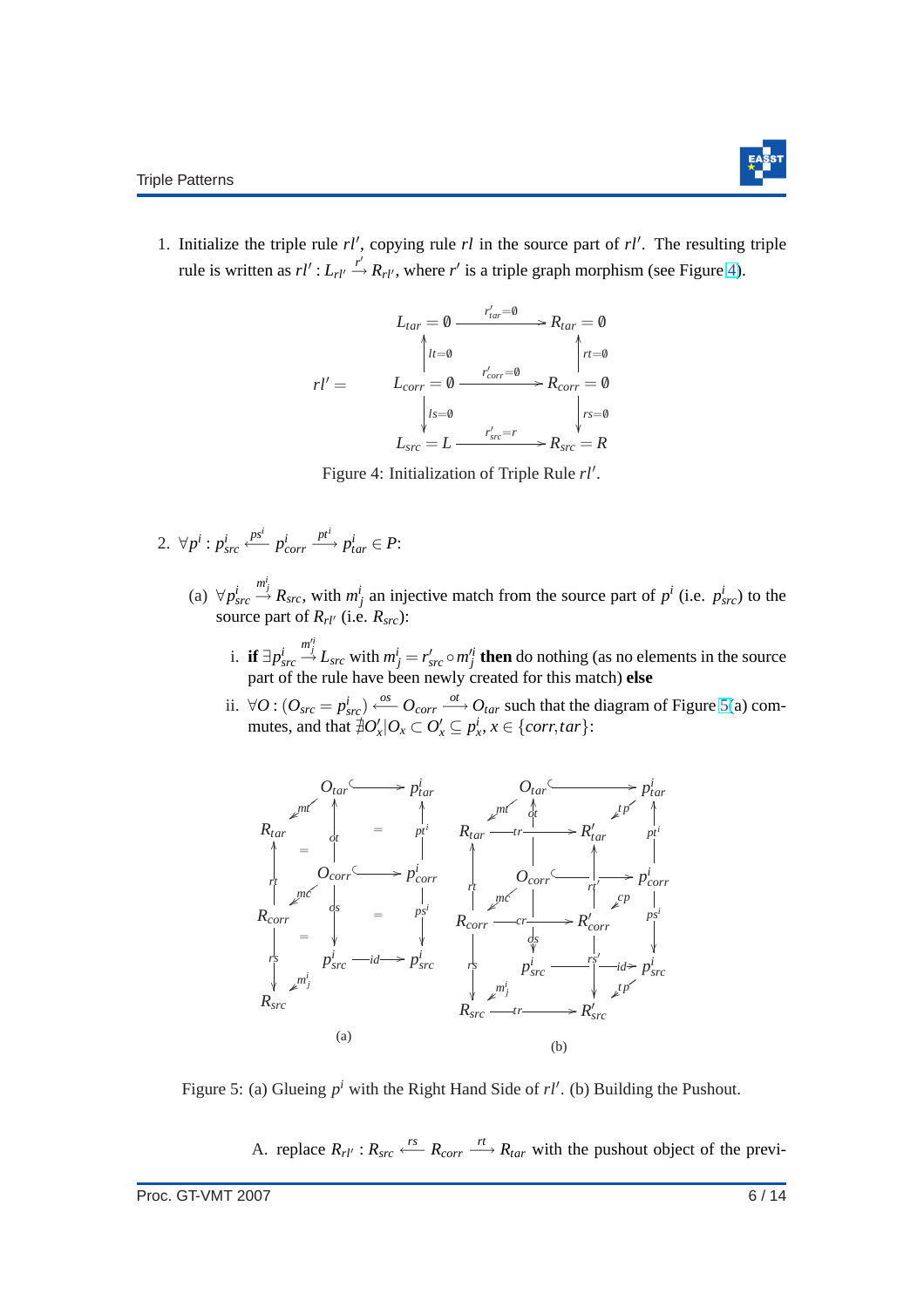

ous diagram, i.e.  $R_{rl'} = \text{PushOut}(R_{rl'}, O, p^i)^{-1}$ . The pushout is shown in Figure [5\(](#page-6-0)b).

#### B. **Add appropriate nodes to L**

- [ 1] ∀*n* ∈  $V_{R_{src}}$  // Check if we have to copy the correspondence node to *L*
- [ 2]  $New_{tar} = New_{corr} = New_{unconn} = 0$  // Sets with newly added nodes to *L*
- [ 3] **if**  $\exists n' \in V_{L_{src}}$  s.t.  $r'_{src}(n') = n$ ) **then** // *n* is also in *L*
- [ 4] // seek correspondence nodes which are not in *L*
- $\forall c \in V_{R_{corr}} \text{ s.t. } rs(c) = n \land \nexists c'' \in V_{L_{corr}} \text{ s.t. } r'_{corr}(c'') = c$
- [ 6] // add correspondence node to L
- $V_{L_{corr}} = V_{L_{corr}} \oplus \{c'\}$  and set  $ls(c') = n'$ ,  $r'_{corr}(c') = c$
- [ 8] *New*<sub>corr</sub> =  $New_{corr} \oplus {c'}$  // add it to the set
- [ 9] // check for nodes in the target graph of *R* which are not in *L*
- $\textbf{if} \ (\exists n'' \in V_{R_{tar}} | rt(c) = n'' \land \nexists o \in V_{L_{tar}} | r'_{tar}(o) = n'') \textbf{ then}$
- [11] // add node to target graph of *L* and to *Newtar* set
- [12]  $V_{L_{tar}} = V_{L_{tar}} \oplus \{n'''\}$  and set  $lt(c') = n''', r'_{tar}(n''') = n''$
- [13]  $New_{tar} = New_{tar} \oplus \{n^{\prime\prime\prime}\}$

[14] ∀*n* ∈ *Newtar*// Add nodes to target graph for which no correspondence exists

- $[15]$   $\forall m \in V_{R_{tar}} \text{ s.t. } (\nexists m' \in V_{L_{tar}} \text{ s.t. } r'_{tar}(m') = m \land \exists path_U (r'_{tar}(n), m))^2$
- $V_{L_{tar}} = V_{L_{tar}} \oplus \{m'\}, \text{set } r'_{tar}(m') = m, \text{New}_{unconn} = \text{New}_{unconn} \oplus \{m'\}$

$$
[17]
$$
  $New_{tar} = New_{tar} \oplus New_{unconn}$ 

C. Add appropriate edges to  $L_X$  (for  $X \in \{corr, tar\}$ ):

[1]  $\forall n \in New_X$  // visit all new nodes...

- [2] // check if some edge stems from  $r'_X(n)$  and ends in a node  $\in L$
- [3] **if**  $(\exists e \in E_{R_X}, m' \in V_{L_X} \text{ s.t. source}_{R_X}(e) = r'_X(n) \land target_{R_X}(e) = r'_X(m') \land$
- $[4]$  $Q' \in E_{L_X}$  s.t.  $r'_X(e') = e$ ) then
- [5] // Add the edge to *L*
- [6]  $E_{L_X} = E_{L_X} \oplus \{e'\}, r'_X(e') = e$ , source<sub>Lx</sub> $(e') = n$ , target<sub>Lx</sub> $(e') = m'$

Note that in step ii, we look for a total match from  $p_{src}^i$  to  $R_{src}$ , and partial matches from  $p_{corr}^i$  and  $p_{tar}^i$ . Thus, the triple graph *O* models the domain of such partial matches. With the pushout, we add the part of  $p^i$  which was not matched to the rule. In step  $ii.B$  we copy the necessary correspondence nodes to the LHS, if they were added to the RHS by the pushout and the RHS node they refer to also belongs to the LHS. More than one correspondence node can be connected to a source or target graph node (line [5]). We also allow nodes in the target graph which are not connected with any correspondence graph node (added to the RHS by the pushout, and appropriately copied to LHS by lines [14-17]). These are useful if we want to model a source graph node related with many elements in the target graph, or "composite" connections in the target graph.

The application of a set of patterns to a rule acting on the target graph simply requires substi-

The pushout of triple graphs [\[GL07,](#page-14-0) [Sch94\]](#page-14-0) is built component-wise, where in addition all the faces of the two cubes commute. Examples are shown in Figures [5\(](#page-6-0)b) and [6](#page-8-0)

Predicate  $path_U(a, b)$  is true if a path from *a* to *b* exists (without taking into account the edge direction) where no node in the path receives a morphism from correspondence graph nodes, except *a*. Moreover, *b* should not be connected (directly or indirectly) with a newly created node, i.e. a node *p* s.t.  $\sharp p' \in V_{L_{tar}}$  with  $r'_{tar}(p') = p$ .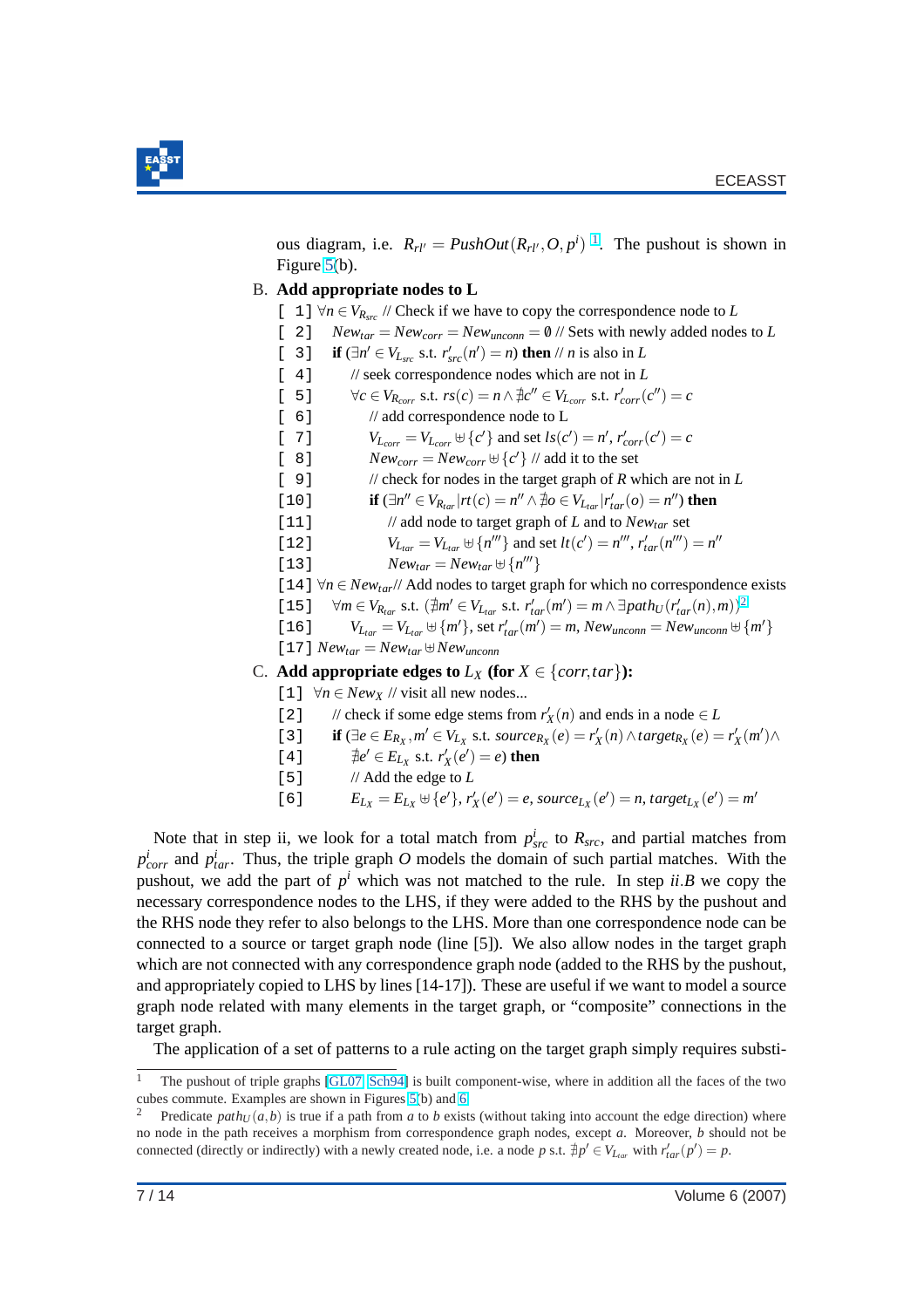

<span id="page-8-0"></span>tuting *src* by *tar* in the previous algorithm. It is also easy to apply patterns to deleting rules (i.e. rules which delete elements but do not create anything), by substituting *L* by *R* in the algorithm.

**Example (continued)**. Figure 6 shows some details about the execution of steps *2.a.ii.B* and *2.a.ii.C* of the algorithm in the case of the rule and the patterns shown in Figure [3.](#page-5-0) The upper part shows how the pushout is performed, and the lower part also shows how the new elements *c'* and *n"'* are added to *L* in the generated TGG rule. Note that the *PlaceSem* object associated with the *Place* belongs to *L*, as the *Place* object also belongs to *L* (step B in the algorithm).



Figure 6: Steps in the Application of the Pattern in Figure [3.](#page-5-0)

Figure 7 shows additional patterns for the Petri nets example. According to the left pattern, output places of a transition in the syntactic graph are post-condition *PlaceSem* objects for the *TransSem* object associated with the transition. The pattern to the right models the correspondence for input places. By applying the three patterns to the rule in Figure [2\(](#page-4-0)a) (twice the pattern for post-conditions, and once that for tokens), we obtain the operational triple rule in Figure [2\(](#page-4-0)b).

|        | <b>Pattern for Post-Condition Holders</b>                                            |         | <b>Pattern for Pre-Condition Holders</b>                                             |
|--------|--------------------------------------------------------------------------------------|---------|--------------------------------------------------------------------------------------|
| Sem    | : TransSem<br>PlaceSem<br>: post-conditions                                          | m       | : TransSem<br>PlaceSem<br>: pre-conditions                                           |
| Corr   | : Tr2Sem<br>PI2Sem                                                                   |         | : Tr2Sem<br>: PI2Sem                                                                 |
| Syntax | : Transition<br>: Place<br>: Touches<br>: Touches<br>: target<br>: source<br>: ArcTP | ă<br>ିନ | : Touches<br>: Touches<br>: Place<br>: Transition<br>: target<br>: source<br>: ArcPT |

Figure 7: Additional Patterns for the Example.

The advantage of these patterns is that they are specified once, and can then be applied to complex syntactic rules. The visual language designer does not have to modify by hand each syntactic rule to add the semantic information, but only has to specify the patterns once. More-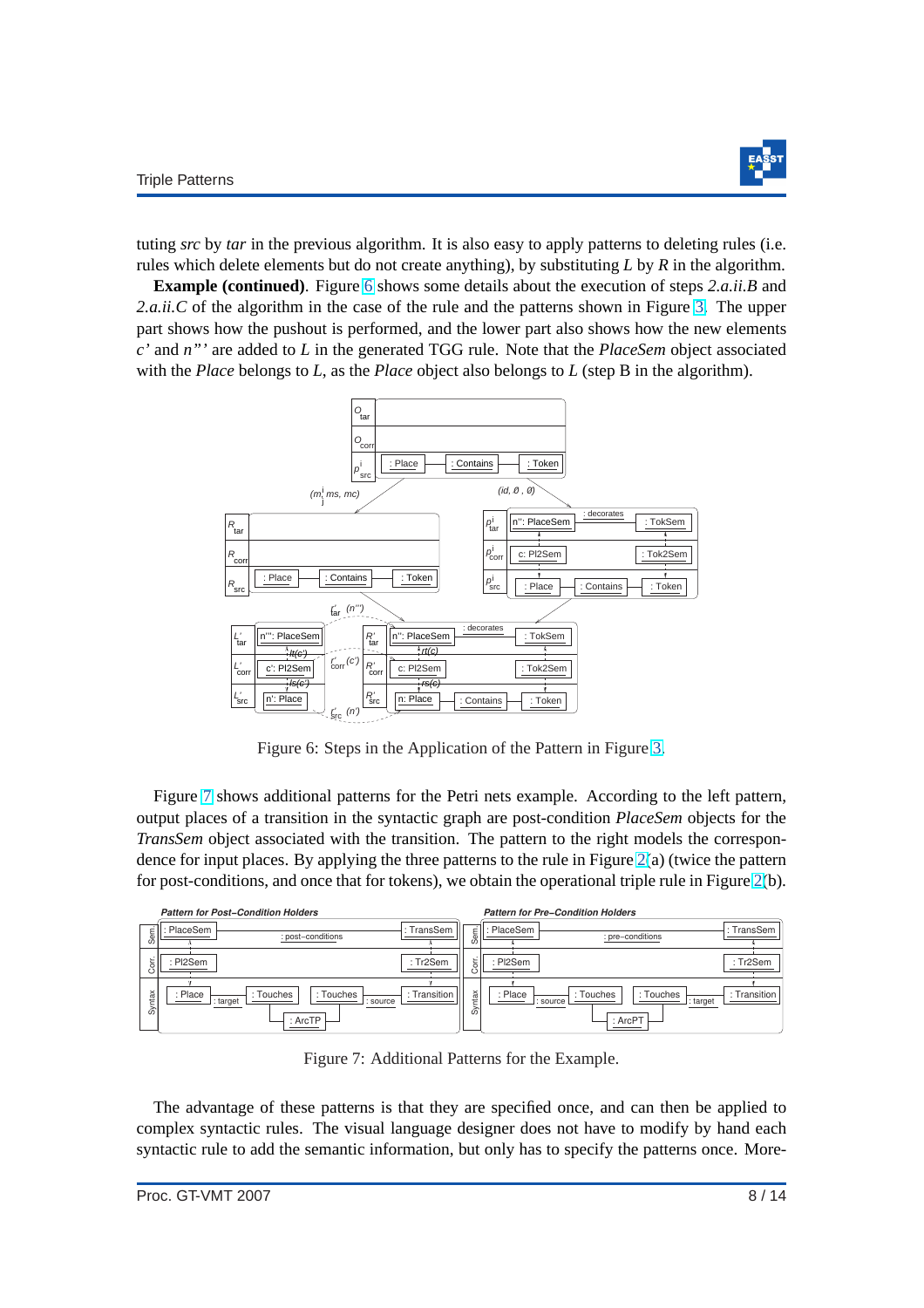<span id="page-9-0"></span>

over, the patterns do not have to take into account which elements are created and which are already existing, as this is specified in the normal rules to which patterns are applied. Thus, the pattern may be used in several ways (i.e. in parts of the rule which are newly created or in existing ones).

# **4 Abstract Triple Patterns**

We consider now patterns with "abstract objects" and their application to rules also containing "abstract objects" (i.e. abstract rules). When looking for a match from an abstract pattern to a rule, abstract objects in the pattern can be matched with objects of more concrete classes in the rules. An abstract rule is equivalent to the set of concrete rules resulting from the valid substitutions of the abstract objects by instances of the subclasses of the abstract object class [\[BELT04\]](#page-13-0).

In order to illustrate these concepts, we introduce a new example, which models the concrete syntax and the semantic roles for a visual language of arithmetic expressions. The meta-model triple is shown in Figure 8(a). The language is made of blocks (abstract *Block* class), which can be interconnected through data flows (*DataFlow* class). Blocks contain data values (*Data* class), which are propagated through the data flows and processed by the blocks. There are four types of blocks: constants (i.e. blocks which store non-modifiable data values), displays (blocks that output a value), inputs (blocks which capture a value from outside the system), and operators. The latter manipulate data values, and can be adders, subtractors, multipliers and dividers. Data flows contain the argument position, which is needed for non-commutative operations.



Figure 8: (a) Meta-Model Triple for an Arithmetic Expressions Language. (b) Application of an Abstract Triple Pattern.

In the semantic level, blocks are considered holders, data is considered a token (with value),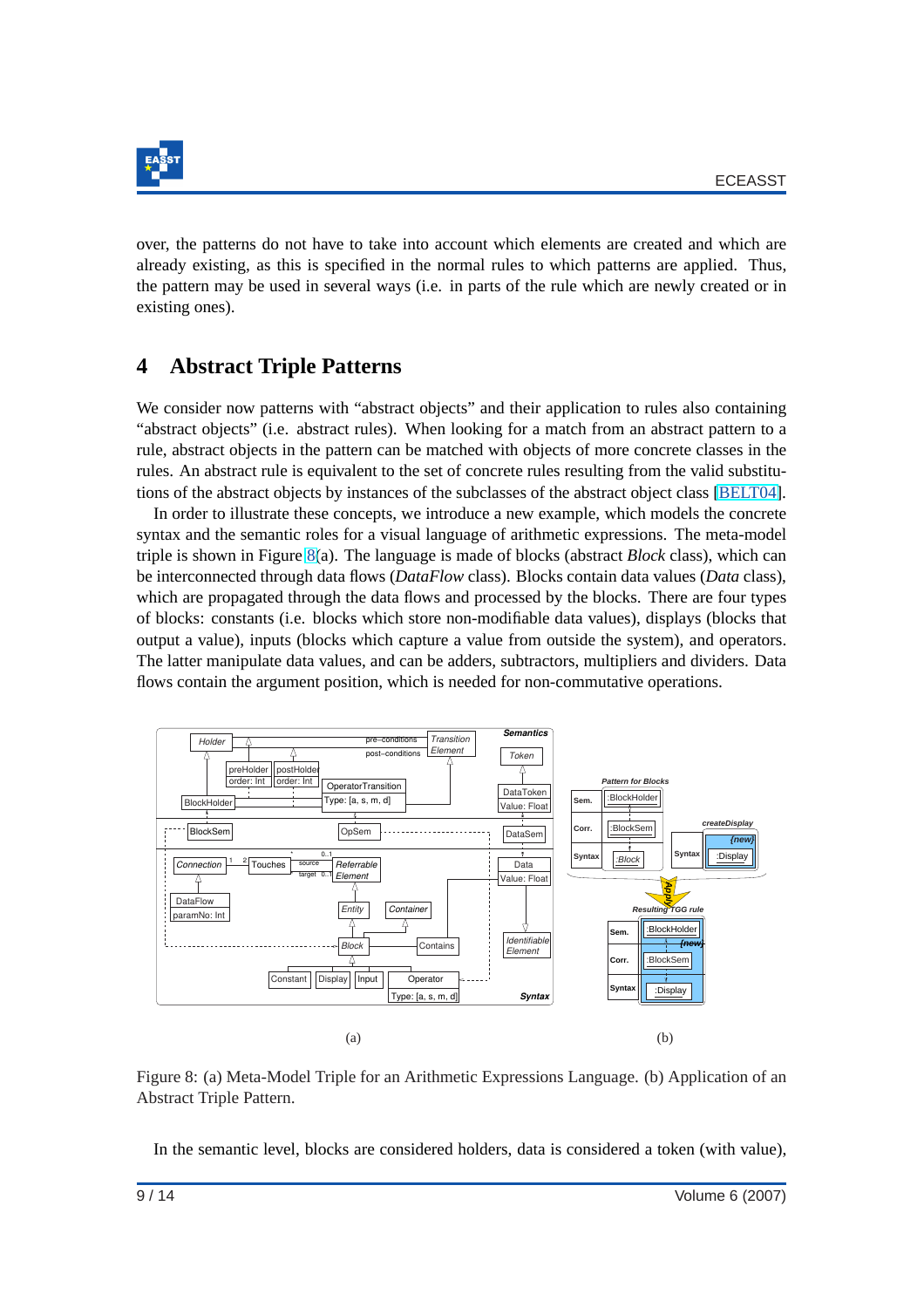

<span id="page-10-0"></span>and operators are transitions. Differently from the Petri net case, operators have both the roles of transitions and holders (for the value resulting from the operation).

Before presenting the algorithm, we show the intuition using simple examples. Figure [8\(](#page-9-0)b) shows an abstract pattern to the left. The pattern shows the desired relation between blocks (any kind of block, as *Block* is an abstract class) at the syntactic level and *BlockHolder* objects in the semantic graph. The syntactic rule to the right models the creation of a display object. The application of the pattern to the rule results in a triple rule where the block object in the triple pattern has been matched to a display object, as display has a more concrete type.

Consider now the situation depicted in Figure 9. The left part shows two patterns. The first one describes that a *BlockHolder* is a post-condition for an *OperatorTransition* object at the semantic level when an *Operator* object is connected through a *DataFlow* to a *Block* abstract object. This pattern is abstract, and would be equivalent to four patterns, resulting from the substitutions of the *Block* object by objects of each one of its subclasses. The second pattern associates an *OperatorTransition* object with an *Operator* object.



Figure 9: Abstract Triple Patterns and Abstract Rule.

The syntactic rule shown to the right models the connection of a block to a display and forbids the connection of two displays. In principle, the first pattern cannot be applied to the rule because, although the *Block* object in the pattern can get instantiated to the *Display* object in the rule, class *Operator*is more concrete than class *Block*. However, there are cases when a *Block* is an operator. Therefore what we have to do is to consider all concrete rules equivalent to the abstract one, and then apply the patterns. Here, we want to distinguish the case when an object is both a *Block* and an *Operator*, and the case where the object is a *Block* and not an *Operator*.

In order to define the construction of concrete rules from abstract patterns, we rely on the partial order  $\preceq$  induced by the inheritance relationship on the set of classes in the meta-model, so that  $A \prec B$  if *A* inherits, even indirectly, from *B*, or if *A* is equal to *B*.

The following algorithm describes the previous processes.

AbstractApply(P: SetOfTriplePatterns, rl: Rule): SetOfTripleRules Let  $P = \{p^i\}_{i \in I}$  be a set of triple patterns of the form  $p^i : p^i_{src}$ *psi* ←− *p i corr*  $\frac{pt^i}{\longrightarrow} p_{tar}^i$  and  $rl: L \xleftarrow{l}$  $K \longrightarrow R$  a non-deleting rule with  $L = K$ , and therefore  $r \cdot L \rightarrow R$ . The application of *P* to *rl* results in a set of triple rules  $R'_{rl} = \{rl'_j\}$  as follows:

1. Set  $R'_{rl} = \emptyset$ .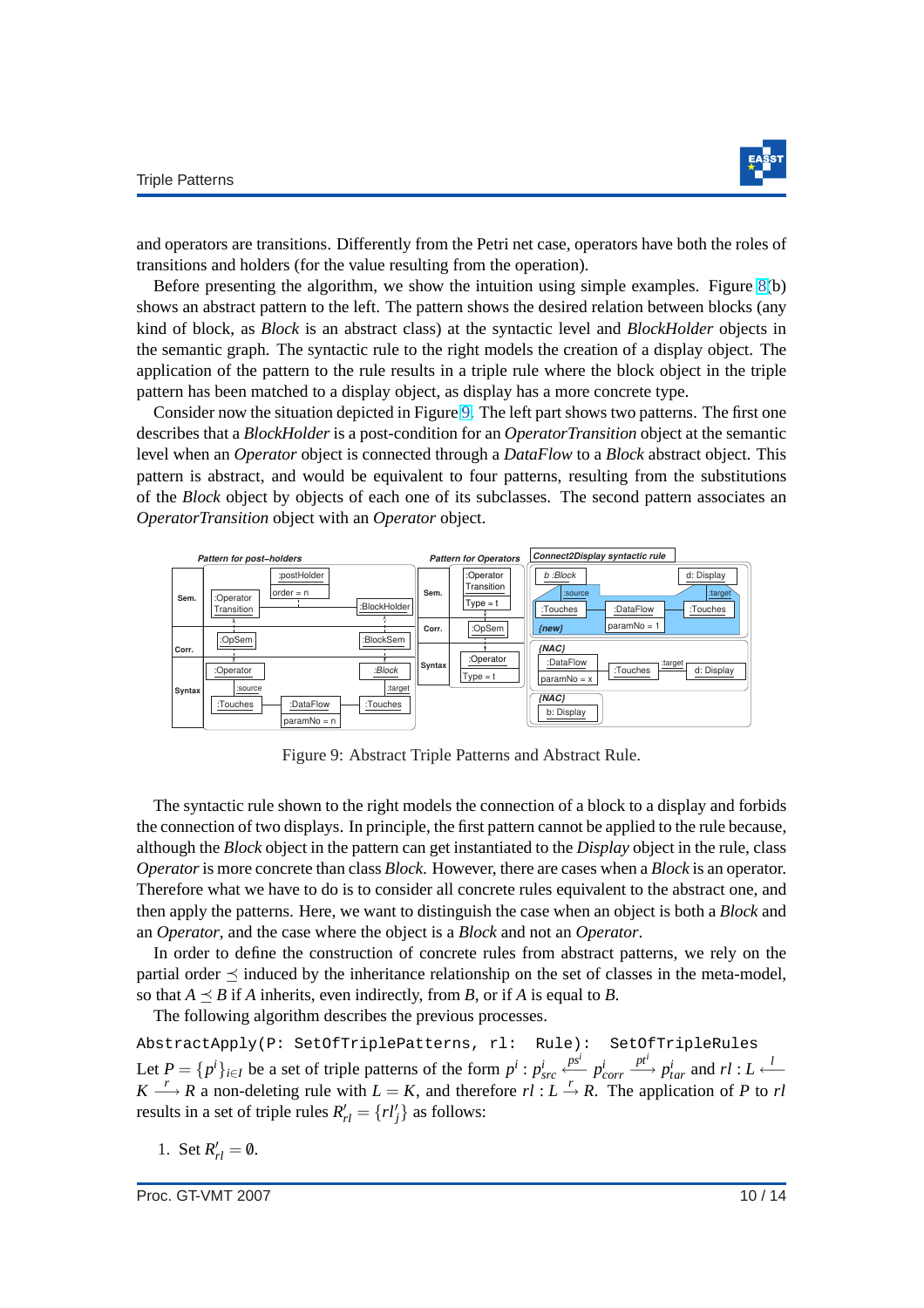<span id="page-11-0"></span>

- 2. Let  $R_{rl} = \{rl_k\} \cup \{rl\}$  be the set of concrete rules equivalent to *rl* (see [\[BELT04\]](#page-13-0)) and *rl* itself.
- 3.  $\forall r l_k \in R_{rl}, R'_{rl} = R'_{rl} \cup Apply(P,rl_k)$ . That is, we apply the patterns to each rule. Note that we allow a match from a pattern to a rule if a structural match is found, and if all types in the rule are more concrete or equal to the corresponding types in the abstract pattern.
- 4.  $\forall r l' \in R'_{rl}$ : if  $\exists r l'' \in R'_{rl}$  s.t.  $rl'$  is more concrete than  $rl''$  ( $rl' \preceq rl''$ ) then  $R'_{rl} = R'_{rl} \setminus \{rl'\}$ . That is, we eliminate rules "subsumed" by others (same structure, equal or more concrete types).
- 5.  $\forall r l' \in R'_{rl}$ : if ∃*rl*<sup> $''$ </sup> ∈  $R'_{rl}$  s.t.  $rl''_{src}$   $\preceq$  *rl*'<sub>src</sub> then add a NAC to *rl'* with all the nodes in *rl''* that are refinements of nodes of  $rl'$ , where  $rl'_{src}$  is the normal rule resulting by taking the source graphs of triple rule  $rl'$ .

Figure 10 shows the result of applying the patterns in Figures [8\(](#page-9-0)b) and [9](#page-10-0) to the abstract rule in Figure [9.](#page-10-0) The first rule considers the case when *Block* objects are not *Operators*. The second considers the case when objects are *Operators*. Note how, due to the NACs, the application of these rules is mutually exclusive



Figure 10: Generated Operational TGG rules.

## **5 Related Work**

Our approach is inspired by the seminal work in [\[Sch94\]](#page-14-0) and aims at providing an efficient way to obtain TGG operational rules, whenever a grammar for one of the graphs already exists. In this scenario, patterns do not need to specify which elements should be created and which should already exist in one of the graphs, as this is expressed in the normal rule to which the pattern is applied. When specifying a declarative TGG rule, one has still to indicate which elements should be present, and which ones are new. Thus, patterns may be used in several ways, which makes them more flexible and declarative than normal TGG rules as defined in [\[Sch94\]](#page-14-0).

In addition, we have taken advantage of meta-models with the concept of abstract patterns. These are more compact than normal patterns, as they are equivalent to a number of concrete patterns resulting from the substitution of each object by instances of subclasses of the former object class. The concept of inheritance in TGG rules is of course not new, as existing TGG approaches based on meta-models such as  $[KS06]$  and  $[BGN<sup>+</sup>04]$  already consider inheritance.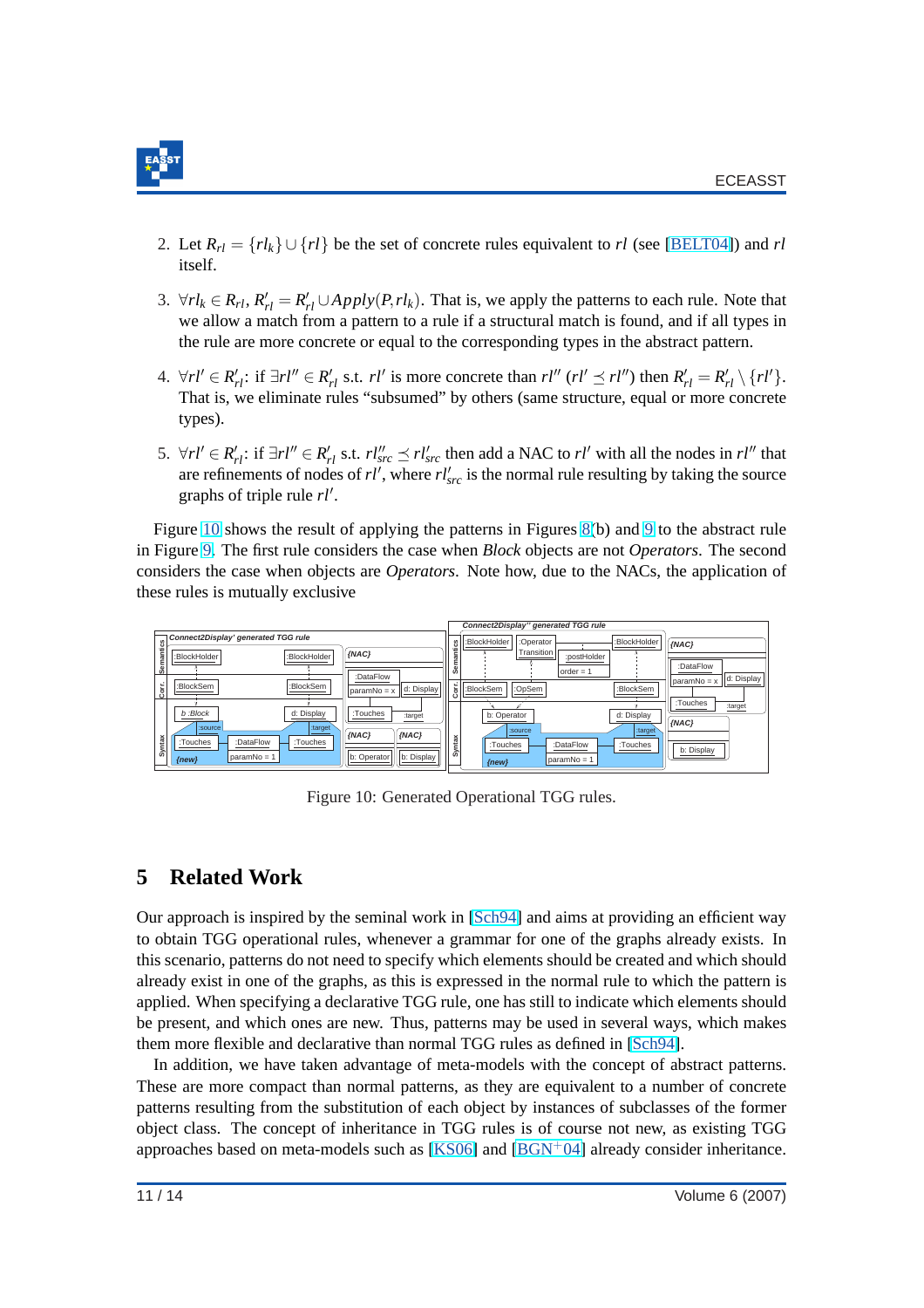

<span id="page-12-0"></span>Our contribution in this aspect is the observation that abstract patterns can be applied to rules with more abstract typing, and that a set of operational triple rules is generated which discriminates the right types by using negative application conditions. In addition, the concepts of triple rules with inheritance is fully formalized in the DPO approach in [\[GL07\]](#page-14-0).

Due to lack of space, we have only presented the algorithms for translating in both directions; however generating operational rules for the scenarios described in [\[KS06\]](#page-14-0) is also possible. In particular, it is possible to produce rules for creating the correspondence graph (assuming the source and target graphs already exist), to check the validity of the correspondence graph and for incremental updates. Further developments of TGGs can also be taken into account. For example, in [\[GW06\]](#page-14-0), an efficient algorithm for incremental transformation was suggested, by relating the created nodes in the correspondence graph. Our patterns can also be used to create such relations.

A precedent to this work can be found in  $[G\overline{7}9]$ , where Göttler describes a programming language as a triple with the syntax, the semantics and a function  $\phi$  describing how the semantic model is built from the syntactic one. In addition, he proposes meta-rules that modify either syntactic or semantic standard rules. In our case, we use triple patterns instead of meta-rules. Our triple patterns generate triple rules that are used to build the semantic model. Thus, they play the role of the  $\phi$  function in Göttler's approach.

We believe this work is also relevant for the OVT community [OVT], as some efforts have been made to formalize QVT using TGGs. The most immediate similarities are found in the QVT relations, however attempts to formalize also the QVT Core have also been made[\[Gre06\]](#page-14-0).

With respect to the application area of visual languages, Baar has proposed the use of TGGs to connect concrete and abstract syntax, so as to make it possible the static verification of the compliance between both [\[Baa06\]](#page-13-0). His proposal is however related to the structure of the visual sentence, and not to its operational interpretation. Moreover, it does not exploit inheritance, and requires the presence of display managers, relating the abstract and the concrete syntaxes.

#### **6 Conclusions and Future Work**

In this paper we have presented *Triple Patterns* as a compact means to obtaining operational TGG rules starting from normal graph grammar rules. We have shown that the approach is suitable for its combination with meta-modelling by considering the inheritance hierarchy in the meta-models. We have applied these ideas to the synchronized evolution of syntax and semantic models, improving previous work in  $[BDD^+04]$  $[BDD^+04]$ .

There are several open issues. The first one is to study to which degree patterns can be automatically derived from the meta-model triple. In general this process cannot be fully automated. However, for our particular application case, it could be possible, as we just model three kinds of structures at the semantic level: *Tokens* decorating *Holders*, and *Holders* being pre- and post-conditions for *TransitionElements*. We could take the information of which classes in the semantic meta-model inherit from the base classes, and to which classes they are related in the syntax graph. However, for general applications, only an approximation can be derived.

Although not explicitly mentioned, our abstract patterns can only have abstract objects in the source graph, as, typically, concrete elements in the target graph are created. One can however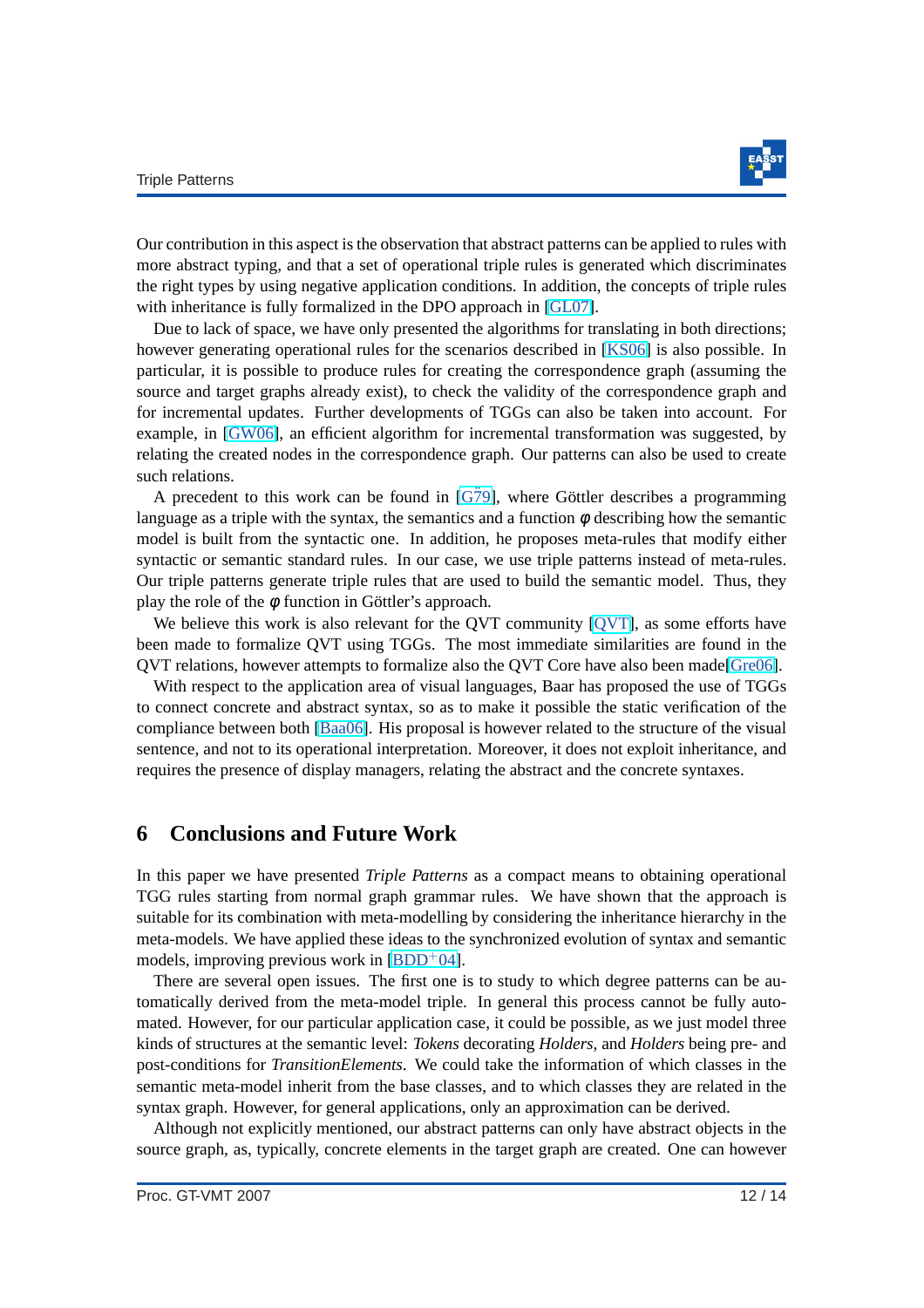<span id="page-13-0"></span>

extend the notion of abstract rule [BELT04] to allow abstract nodes also in *R* and in the target graph. For our application, this would allow the designer to include predefined patterns in the semantic level (using only predefined classes *Token*, *Holder* and *TransitionElement*), thus helping towards the automatic generation of the triple patterns from the meta-model triple.

Up to now we have not considered problems related to the manipulation of attributes, which is up to future work. In addition we have only considered positive patterns, but we are currently working to extending this approach with patterns containing also negative conditions. The algorithms we have presented assume that the syntactic rules are "bigger" than the patterns. The study of the opposite case is still an open problem. In principle, by considering partial matches from patterns to rules, one could devise ways to generate additional triple rules with extended context. It is also worth studying whether we can extend the application of a pattern to general rules (i.e. not only deleting or non-deleting). A first line of attack might consider the splitting of a general rule into a sequence of one deleting and one non-deleting rule.

Finally, we are considering the application of the notion of triple graph grammars and metarules to the generation of operational semantics, for example the token game in the case of Petri nets.

**Acknowledgements:** This work has been partially sponsored by the Spanish Ministry of Education and Science with projects MOSAIC (TSI2005-08225-C07-06) and MODUWEB (TIN 2006-09678), and the EC's Human Potential Programme under contract HPRN-CT-2002-00275, SegraVis. The authors gratefully thank the referees for their useful suggestions.

### **References**

- [Baa06] T. Baar. Correctly defined concrete syntax for visual models. In *Proc. MoDELS/UML 2006*. LNCS 4199, pp. 111–125. Springer, 2006.
- [BDD+04] P. Bottoni, M. De Marsico, P. Di Tommaso, S. Levialdi, D. Ventriglia. Definition of visual processes in a language for expressing transitions. *J. Vis. Lang. Comput.* 15(3-4):211–242, 2004.
- [BELT04] R. Bardohl, H. Ehrig, J. de Lara, G. Taentzer. Integrating Meta-modelling Aspects with Graph Transformation for Efficient Visual Language Definition and Model Manipulation. In *Proc. FASE*. LNCS, pp. 214–228. Springer, 2004.
- [BG04] P. Bottoni, A. Grau. A Suite of Metamodels as a Basis for a Classification of Visual Languages. In *Proc. VL/HCC*. Pp. 83–90. IEEE Computer Society Press, 2004.
- [BGN+04] S. Burmester, H. Giese, J. Niere, M. Tichy, J. Wadsack, R. Wagner, L. Wendehals, A. Zündorf. Tool integration at the meta-model level: the Fujaba approach. *J. Softw. Tools Technol. Transfer* 6:203–218, 2004.
- [EEPT06] H. Ehrig, K. Ehrig, U. Prange, G. Taentzer. *Fundamentals of Algebraic Graph Transformation*. Springer, 2006.